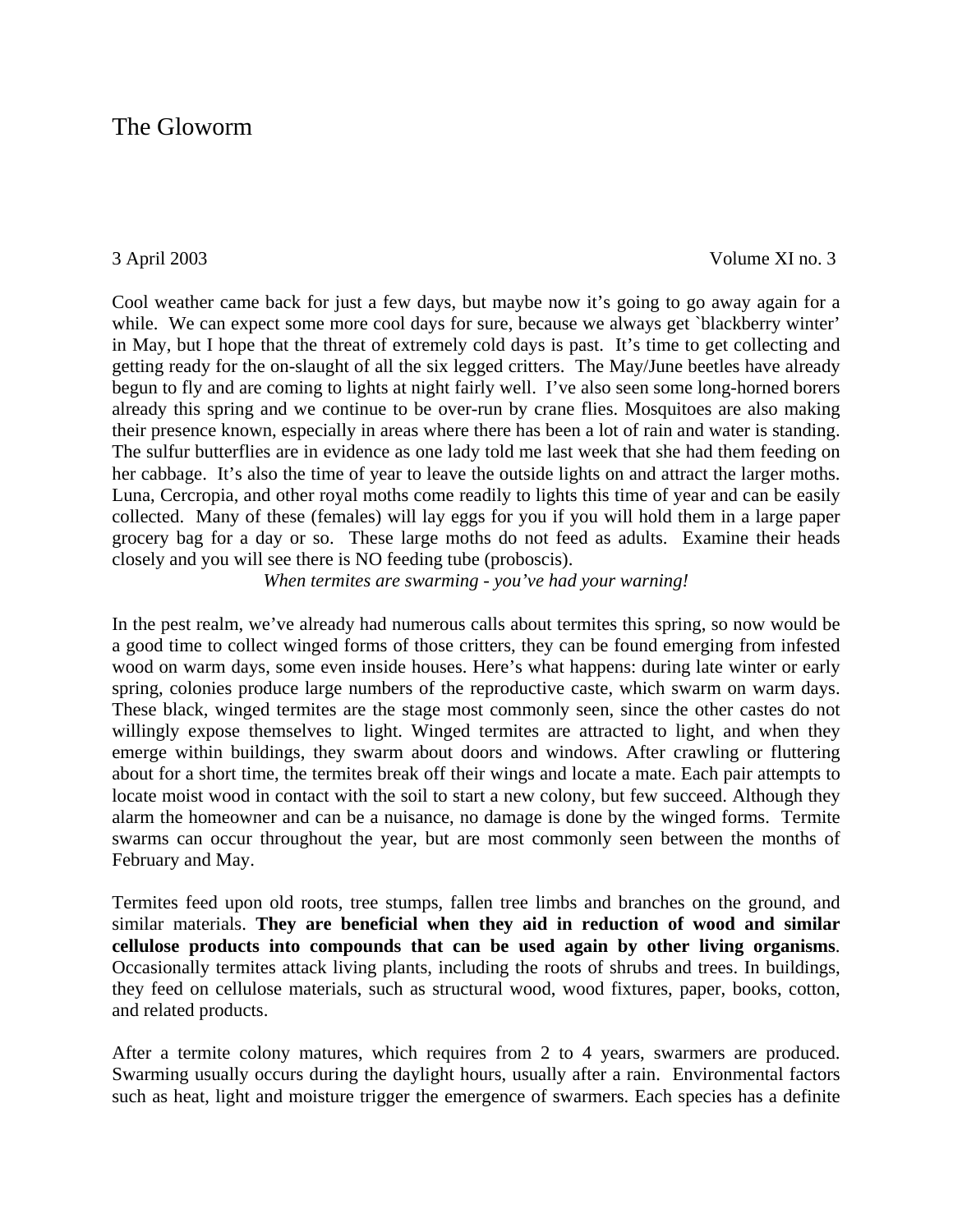set of conditions under which it swarms. The number of swarmers produced is proportional to the age and size of the colony. Both male and female swarmers fly from the colony and travel varying distances. They are extremely weak fliers; wind currents usually carry those that travel any distance. Only a small percentage of swarmers survive to develop colonies; the majority fall prey to birds, toads, insects and other predators. Many also die from dehydration or injury.

A pair that survives lands and immediately seeks cover under rocks or other materials. The pair makes a very small nest before mating. Initially, the new queen termite lays only a few eggs. The male, or king, remains with the female because periodic mating is required for continued egg development.

Eggs are not deposited continuously; in fact, only a few hundred are deposited during the first year. In subsequent years, the young queen grows larger and lays more eggs. Larvae hatch from the eggs within several weeks and are cared for by the new king and queen. The larvae molt into pseudergate workers, and then into presoldiers or brachypterous nymphs. The colony stabilizes when the queen reaches maximum egg production. If the queen dies, secondary reproductives take over the queen's duties.

The maximum size of a colony depends on such factors as location, food availability and environmental conditions, especially temperature and moisture. Some colonies remain small; others contain up to several thousand individuals.

New colonies form when the old colony produces swarmers or when groups of termites become isolated from the main colony and establish subcolonies. This is called colony splitting. These subcolonies may exist independently or reunite with the main colony.

Subterranean termites derive their nutrition from wood and other material containing cellulose. . Subterranean termites cannot digest cellulose directly. They depend on large numbers of onecelled animals (protists) living in the termite hind gut to break down the cellulose to simple acetic acid, which termites can digest. Worker termites and older nymphs consume wood and share their nourishment with the developing young, other workers, soldiers and reproductives.

Termites are very attracted to odors of wood-decaying fungi that, through the decay process, make the wood easier to penetrate. In some instances, the fungi provide a source of nitrogen in the termite diet.

Moisture is important to subterranean termites, which have very little resistance to dehydration. To survive, they must maintain contact with the soil (their primary moisture source) or other above-ground moisture sources, such as in structures with defective plumbing or guttering.

Subterranean termites also must protect themselves from temperature extremes and attack by such natural enemies as ants and other insects. Termites foraging for food above ground protect themselves with shelter tubes, which are sometimes called mud tubes (Fig. 4). Worker termites build the tubes from particles of soil or wood and bits of debris held together by salivary secretions. The tubes may be thinly constructed or large and thick-walled to accommodate many termites moving vertically between the soil and the food source.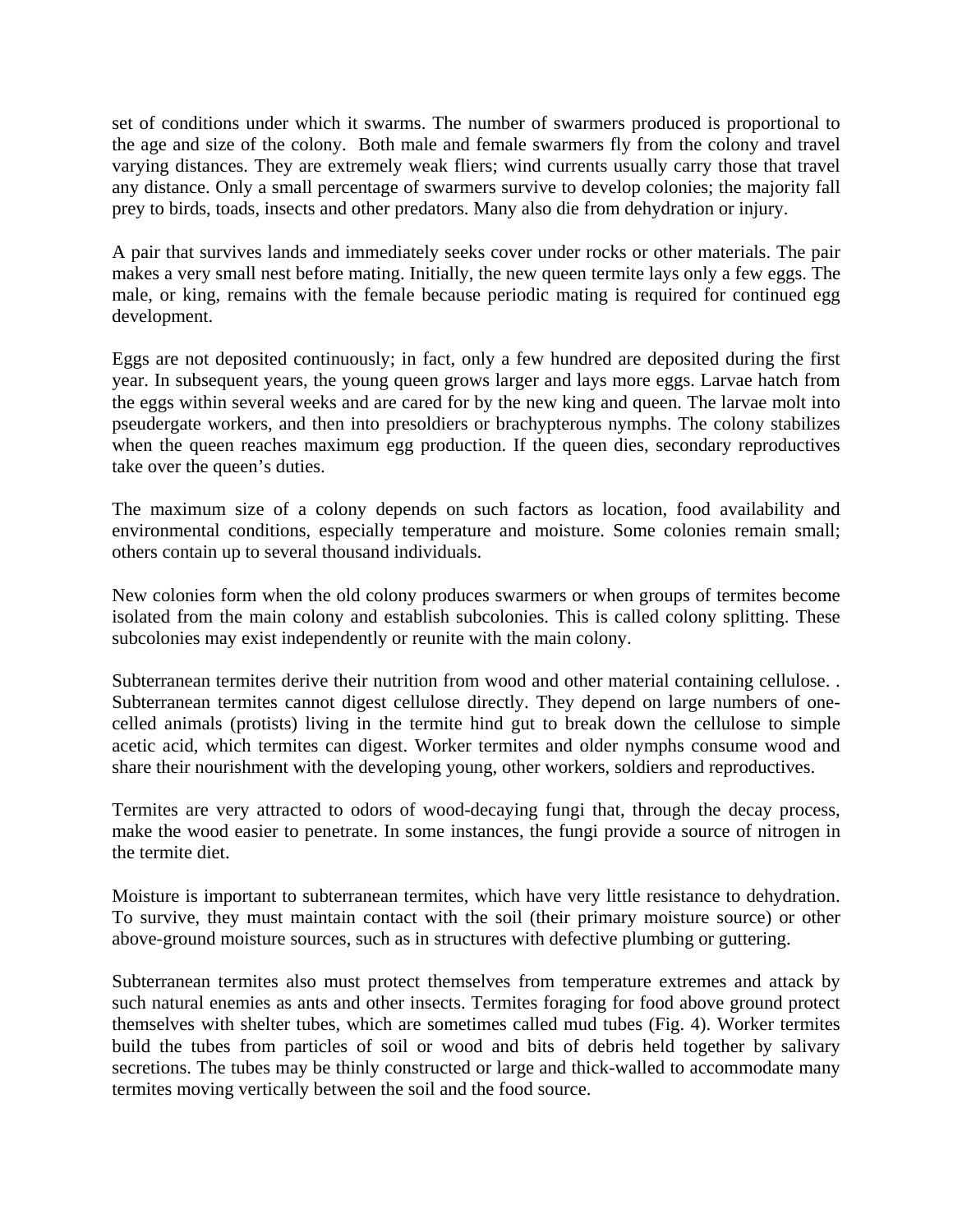This construction material also is found lining the galleries built in wood being attacked and aids in identifying termite-damaged wood. Shelter tubes often are used to bridge masonry or other objects, allowing termites access to a food source (wood) above ground.

*Portions of the above information were taken from extension publications by Texas A&M and Penn State University.*

Happy Buggin'

Michael Williams

# **Announcements Linnaean Games**

Interest in Linnaean Games is also beginning to heat up again. Remember it takes 4 to make a team and counties may field two teams if they get enough participants. **Each team needs to submit 25** (or more) **questions before May 1, 2003.** The questions are used to make up the contests so the more questions you submit the better the chances of seeing some of your questions in the contest. June will be here before you know it, so get busy. Manuals may be requested through your county office. If they don't have them on hand we can send some out to them - just have them call MSU Entomology. The games also have cash awards attached to them!

## **Contests**

In order to prepare for entomology contests at 4-H Club Congress and at Project Achievement Days in 2003, 4-Hers should practice pinning and labeling insects. We will have actual specimens for 4- Hers to work with. They will also be expected to identify the specimens to common name and Order. Insects included in the contest will come from the Insect Study sheets, available on the web http://www.msstate.edu/Entomology/4-H/STUDYSHT.html and through the county office.

## **ATTENTION: YOUNG PEOPLE - TEACHERS - PARENTS ALL WHO ARE INTERESTED IN ENTOMOLOGY!!!!**  THE MISSISSIPPI STATE ENTOMOLOGY DEPARTMENT PRESENTS: **Entomology Camp #1 on June 8-12 Wood College, Mathiston, MS Entomology Camp #2 on July 20 - 24, 2003 Leroy Percy Park, Hollandale, MS**

This camp is for **adults and youth** (over age 10) who want to learn about insects from experts. The camp will be taught by professors from the Entomology Department at Mississippi State, and will be educational and fun!!!!

- 1. Learn how to collect, identify, and preserve insects!
- 2. Learn about unique critters you've never seen, yet they live all around you!
- 3. Make an insect collection with help from the experts!

### **Adults are encouraged to enroll for the camp!!! Out of state campers are also welcome!!!!! Enrollment is limited and will be on a first come basis.**

Mail individual applications along with \$35.00 deposit to reserve your place to: